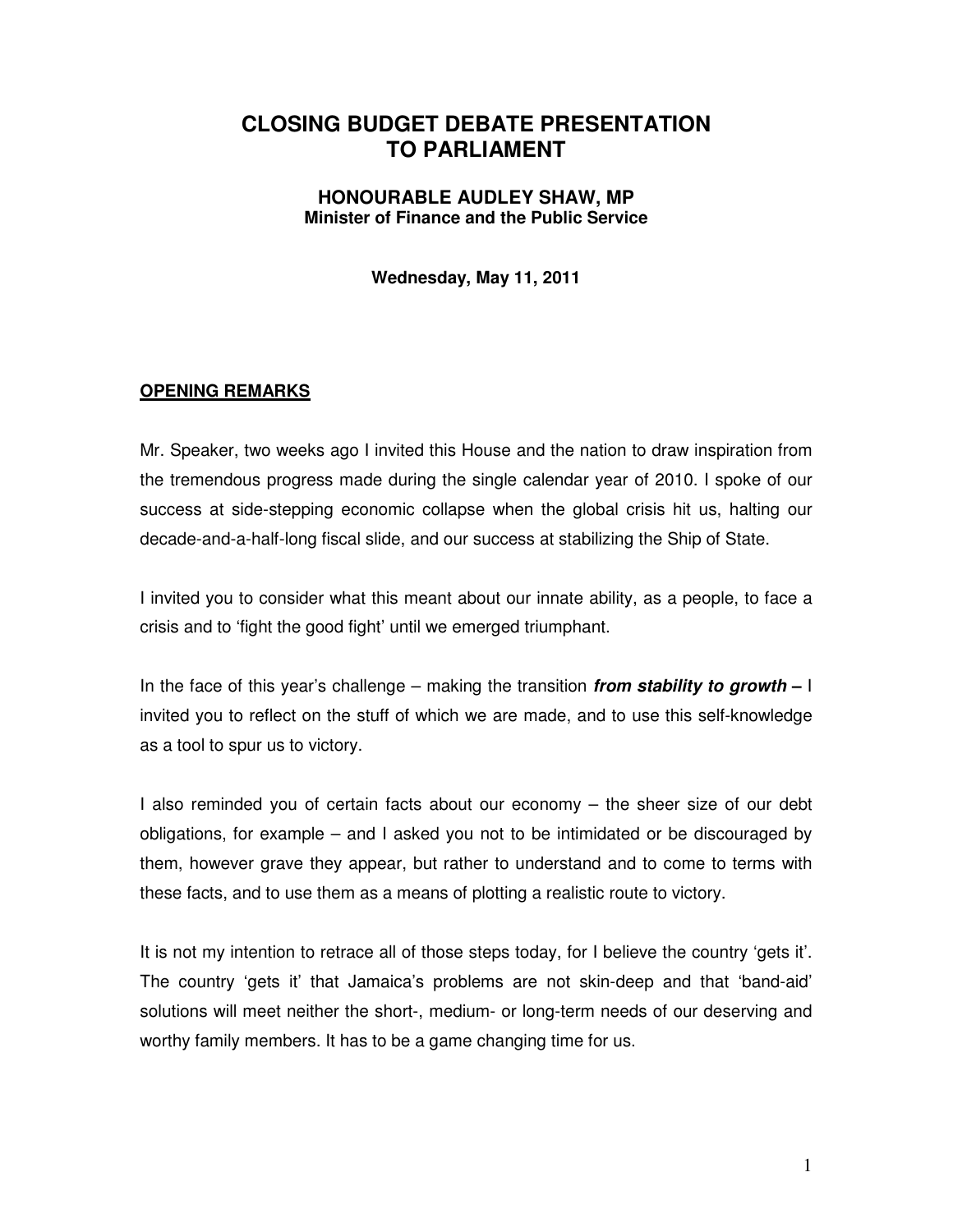Mr. Speaker, the country most definitely 'gets it' that we have run out of corners in which to hide and that Jamaica's economy – despite the gains made – remains in need of deep structural reform. The road will not be easy, but we can do it. But first we must take the time to size-up and understand the dimensions of the challenge before us.

Mr. Speaker, the very worst is behind us now, and the challenge before us is two-fold:

- maintaining the fiscal discipline required to meet our goals, and,
- ramping-up growth and earning our way to a first-class standard of living.

Mr. Speaker, the way forward involves understanding and dialogue, and I wish to thank all the members who contributed in this Debate.

Today, I will, as is customary, respond to some of the issues raised by the Leader of the Opposition, the Opposition Spokesman on Finance and the member from East Central St. Catherine.

Mr. Speaker, I will begin by outlining the basis of Jamaica's current economic reality, followed by a response to the various comments made by the Opposition. I will end with an outline of the policy measures arising from the Budget and targeted to stimulate aggregate demand in the economy.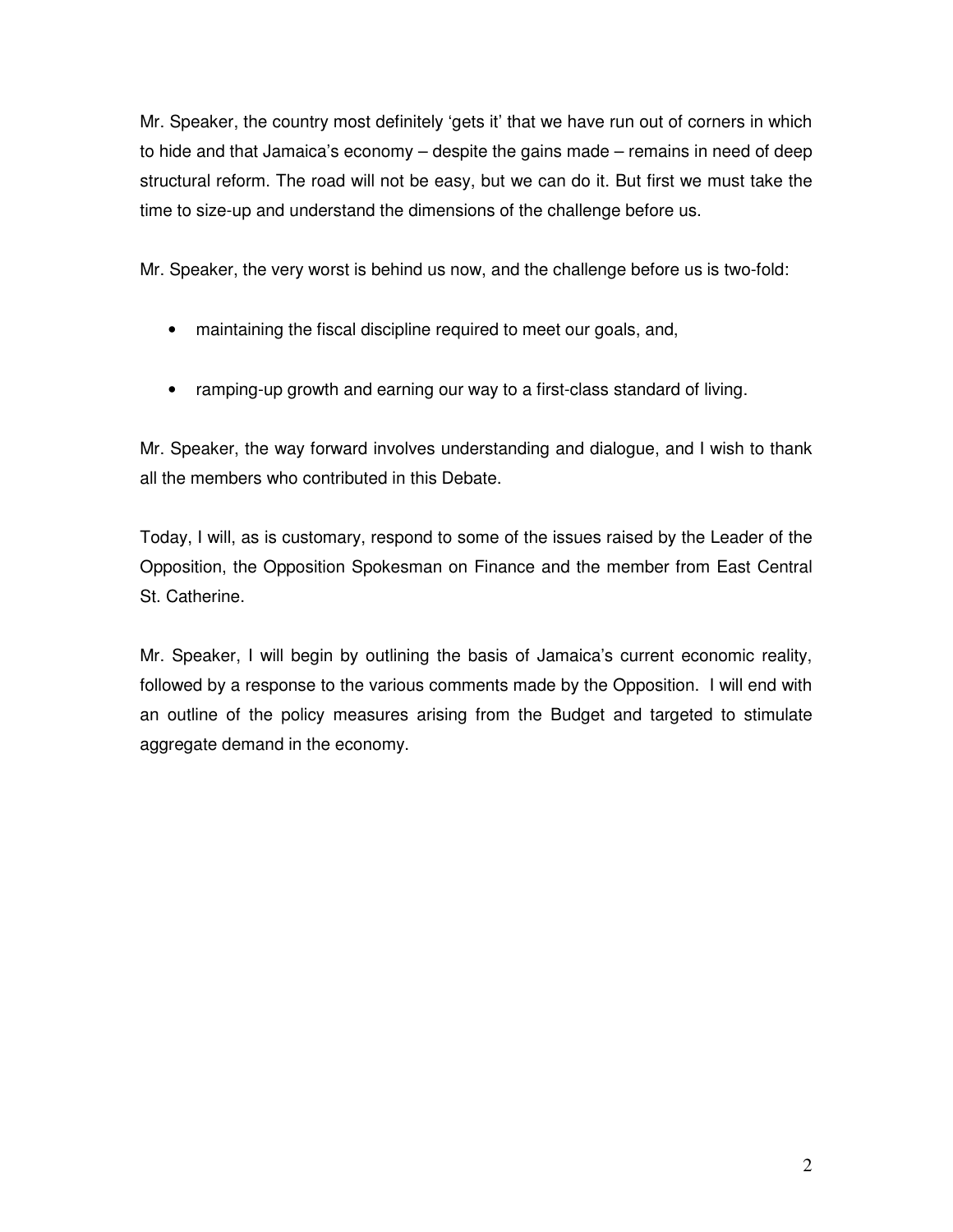#### **JAMAICA'S ECONOMIC REALITY**

Mr. Speaker, the decline in the Jamaican economy over the past three years can be largely explained by the impact of global economic and weather related events. The specific impact on mining, construction and agriculture has already been presented in my opening speech.

But Mr. Speaker, what has been a constraint to growth over the years?

Jamaica has had an extremely high level of external and domestic debt. Indeed, this debt burden has been a feature of the Jamaican economy for the past twenty years! Actually the debt nearly doubled during the period 1996/97 and 2003/04. This was the direct result of Government's response during Jamaica's financial melt-down.

This has, in addition to diverting resources from growth enhancing activities, encouraged shorter term speculative investments, given the increased macroeconomic risk. The country's high debt levels have also had considerable negative effects on the economy by causing upward movements in domestic interest rates, crowding out of private investment as well as public investment in social infrastructure. Accordingly, critical public sector investment, which was necessary for increasing the effectiveness of private investment, was inadequate.

Mr. Speaker, I want to quote from a May 2011 paper on - 'Jamaica: Macroeconomic Policy, Debt and the IMF' from the Washington based Center for Economic and Policy Research:

"Jamaica offers a stark example of the long-term costs an excessive debt burden can impose on a developing country, especially when the interests of creditors are prioritized over the needs of the country as a whole. As demonstrated previously, Jamaica's debt burden has seriously constrained government fiscal policy over the last two decades. Public investment in the long-term productivity and development of the Jamaican economy has taken a backseat to dent servicing costs."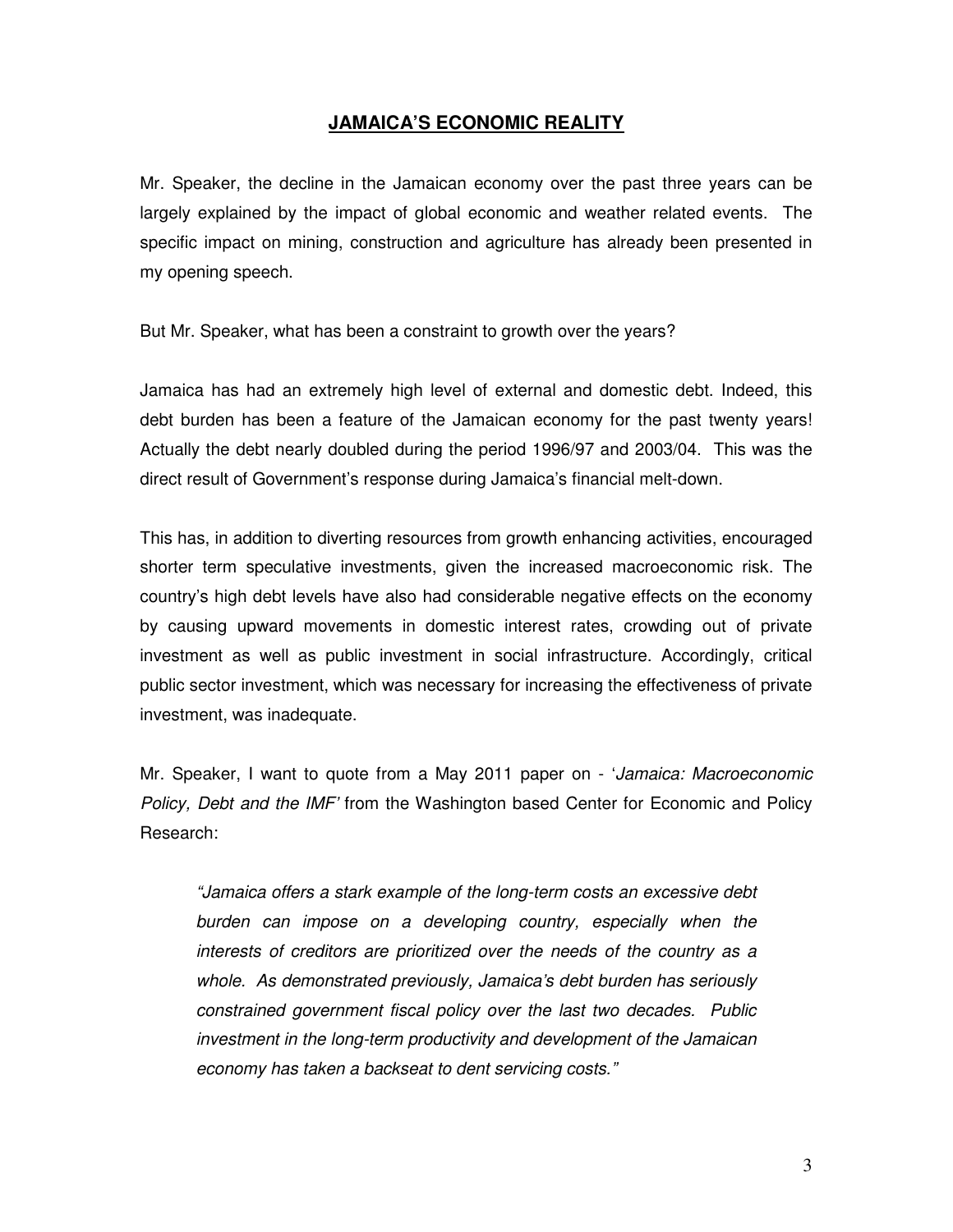Mr. Speaker, the reality is that we are left with this legacy. We have not built the economy on a sound foundation. That is why we have had little or no growth, thereby leaving the economy so vulnerable to adverse shocks from natural disasters and high external commodity prices and financial crises, which then lead to increase in poverty. This is why we have had to change gears in order to put muscle back into the economy, to make it competitive again and to allow for investments to move from stability to growth.

The period not only reflected a doubling of the Country's debt stock and record high interest rates, but it also reflected a virtual execution of the entrepreneurial spirit. I quote from testimonials at the ongoing FINSAC Inquiry:

**1. Mr. Elon Beckford – former Bankers Association of Jamaica (BAJ) President and former Chairman, Horizon Financial Services Group:** 

> "It will take generations for us to fully understand what the destruction in the then 90s of several enterprises built by the blood sweat and tears of hardworking, honest, trustworthy and creditable Jamaicans have done to the psyche of our nation. Lives were destroyed – many lives. We are producing a new generation of professionals who are frighteningly risk adverse. The period weakened our entrepreneurial spirit, energy and passion,"

**2. Dr. Paul Chen-Young – former Chairman, Eagle Group of Companies:**  "FINSAC's handling of the crisis **was "anti-entrepreneurial and lacking in any long-term vision"**. He said that, as a result, there will be less risk-taking and long-term investment in the productive sector.

> **"Within a matter of months",** Dr. Chen-Young said**, "the 'Jamaicanisation' programme of the financial sector was wiped out, and entrepreneurs, who had successfully run financial institutions until the 1990s crisis, lost their businesses and were summarily discarded."**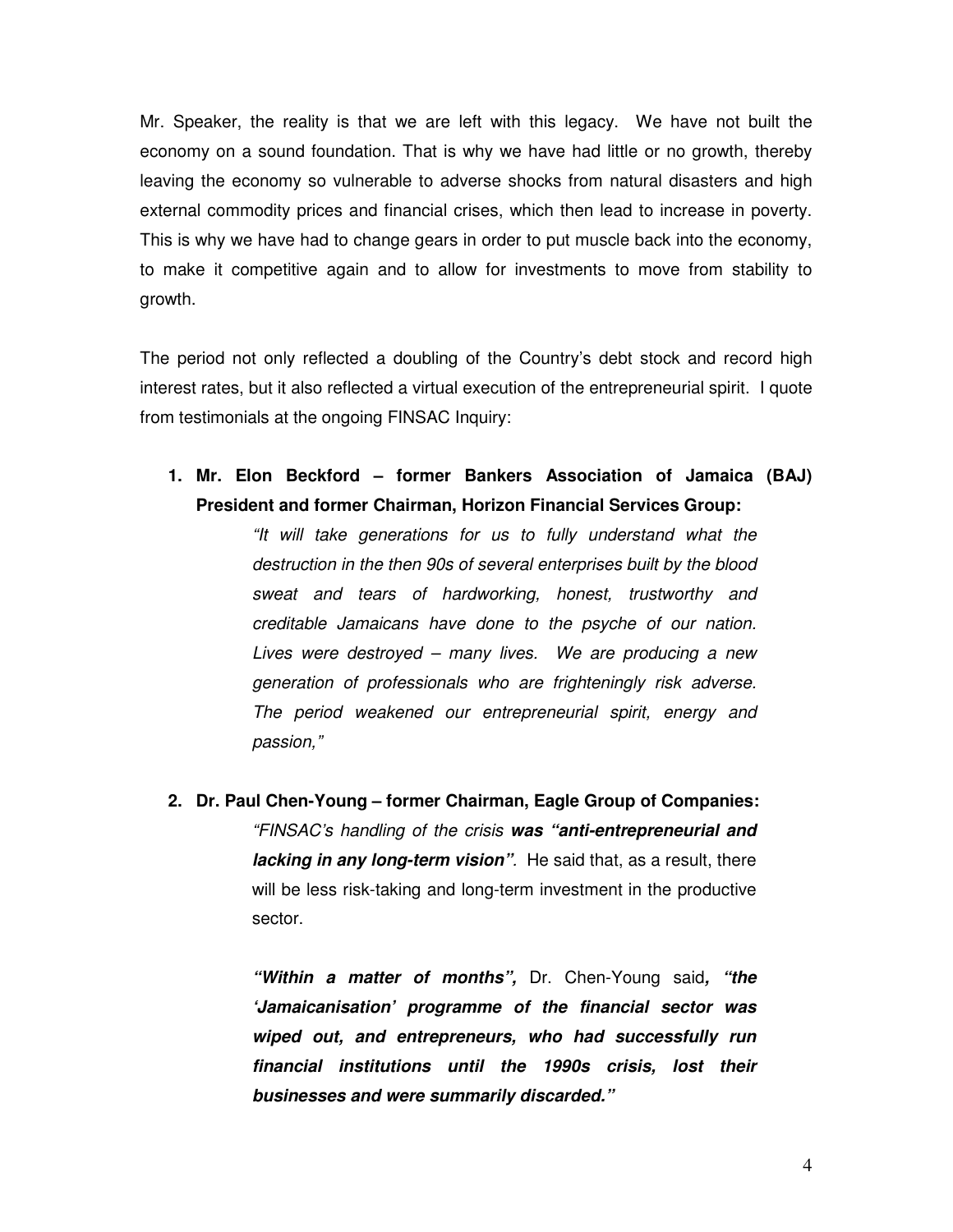#### **3. Former owner of the famous Little Pub Hotel and restaurant, Keith Foote:**

"The rapidly rising interest rates had made it virtually impossible for me to keep up with the payments. I remember a time in the 1990s when interest rates rose to 90 per cent," Foote told the Commission. By that time, he had repaid \$15 million, but at a meeting in Kingston, arranged by the Jamaica Tourist Board (JTB), to help him, he was told he still owed \$33 million.

#### **4. Seasoned realtor, Lascelles Poyser:**

"I can easily empathize with my colleagues who have committed suicides. I was told there were persons in a similar position as mine, with FINSAC and JRF, who have committed suicide, or died of stress related ailments," Mr. Poyser told the FINSAC Commission of Enquiry on Tuesday, March 15.

"My sojourn with the financial institutions, FINSAC and its affiliates from the 1990s to date has been very demoralizing and devastating, and I am left with the prospect of facing imprisonment, because I have been and may be found to be in disobedience of court orders with which I simply cannot comply…"

And in several unfortunate utterances made in this House – as recently as a few weeks ago, the previous Finance Minister bragged of how Mr. Pearnel Charles came crawling on his knees begging him to save his bank. I would never as Minister of Finance want to govern the country's finances in such a way that business people should have to resort to such desperate measures.

It is an unfortunate period in our history which must never again be repeated.

And while thousands suffered under this hostile business environment, others were laughing all the way to the bank, the recipients of sweetheart deals left, right and centre......Take the case of the Investment by the then owners of DBG in the construction of a hotel in Runaway Bay which was leased by Super Clubs...."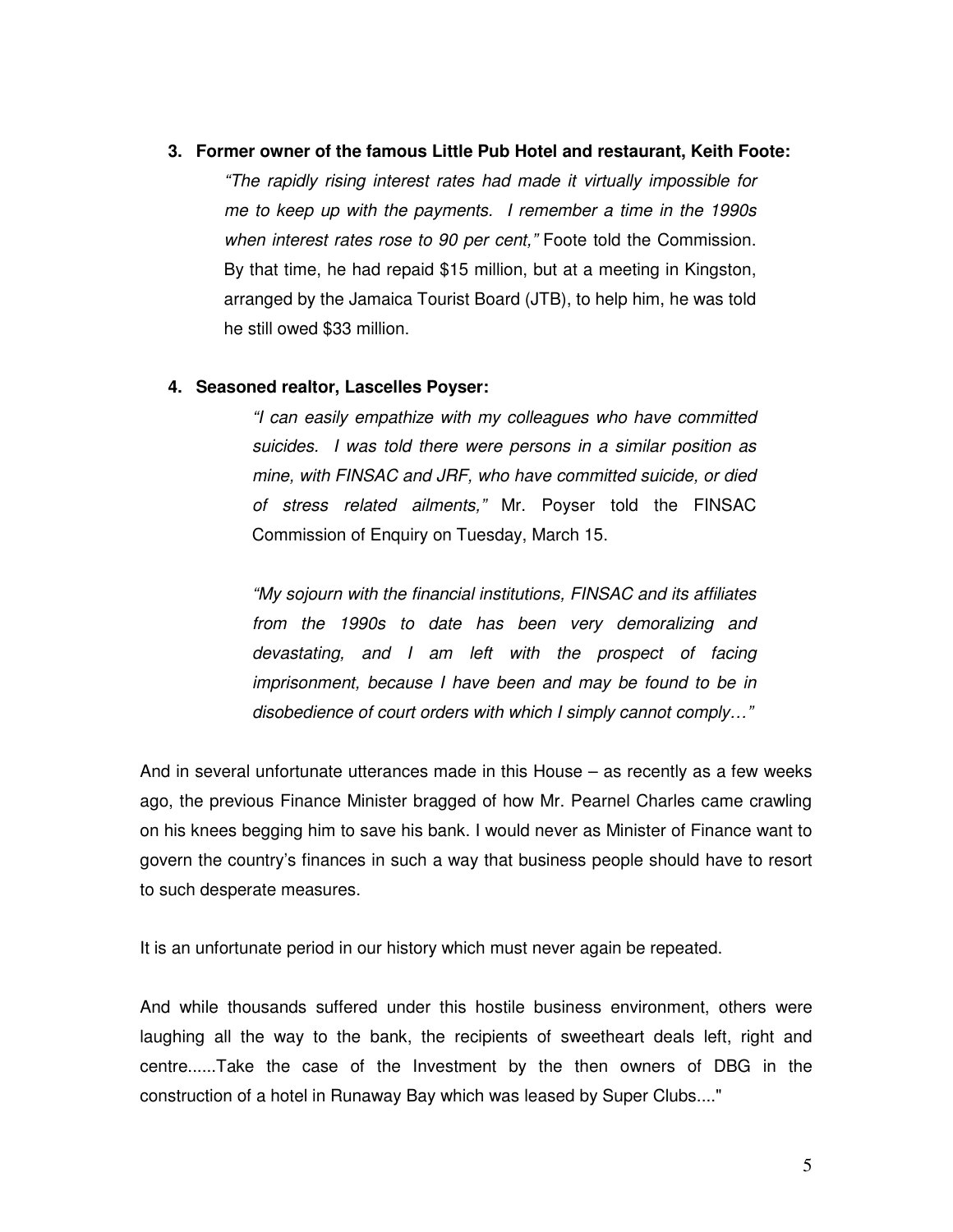#### **FINANCIAL SECTOR PREFERENCE**

In the heart of the Financial Sector crisis, which destroyed so many thousands of businesses and peoples' lives, the then Government blamed the crisis on everything except themselves. They said it was mismanagement by the bankers; they said this mismanagement was because the Bankers did not focus on core banking but went into agriculture and tourism, amongst other investments.

Despite all of these allegations against the financial sector, on February 22, 1996 during the heart of the financial crisis, the Government of Jamaica through the National Investment Bank approved an equity investment in this hotel of US\$7 million.

The NIBJ's Board of Directors approved the equity investment of US\$7 million despite management's recommendation for the investment to be capped at US\$3.1 million. Further, Mr. Speaker, the management of the NIBJ said that granting the request for US\$7 million exceeded the entity's Investment Policy Guidelines. The Board of Directors that made the decision was comprised of 6 members, of which three were among the "who is who" of the PNP hierarchy.

As of today, the total investment by the NIBJ/DBJ in the project has risen to US\$18.1 million of which US\$12-15 million will most likely to be written off. Simply put Mr. Speaker, J\$1 billion to J\$1.3 billion of poor people's money is likely to be written off.

The project I speak of is Runaway Bay Development Company Limited (RBDL). A project sponsored by a company in which Mr. Peter Bunting and Mr. Mark Golding were two of three directors, and a related entity of Dehring, Bunting and Golding (DBG) of which they were major shareholders. At the time of the NIBJ's investment of US\$7 million, the promoters' total investment was US\$5 million of which US\$1 million was in cash.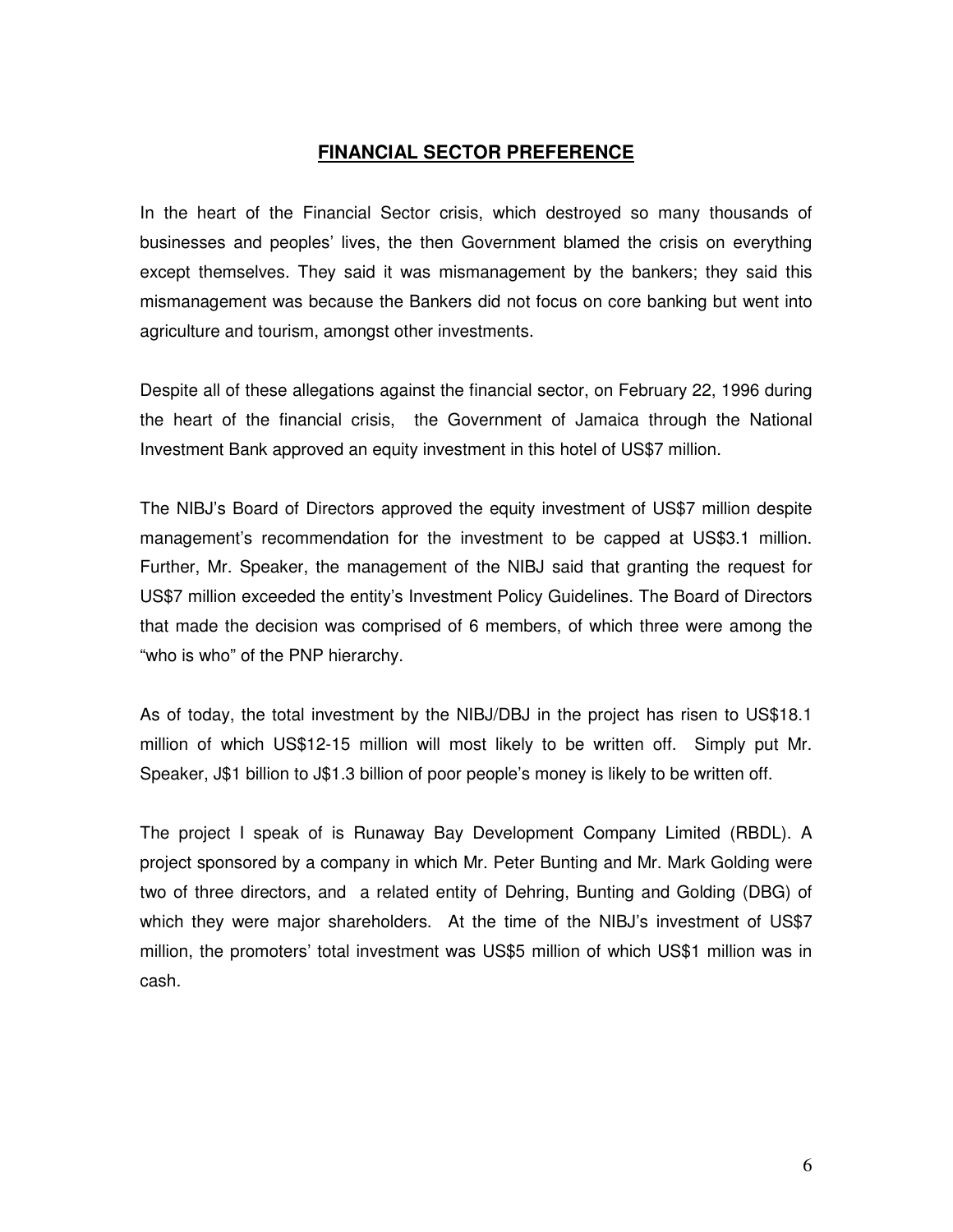Between 2000 and 2004 the RBDL restructured its debts resulting in NIBJ/DBJ becoming the major shareholder with an investment of US\$18 million of which only US\$3.8 million is secured. On the other hand, the promoters had an investment of US\$14 million of which US\$9 million is secured.

In 2006 the shareholders sold their shareholdings in the DBG to Scotia Bank. If this restructuring did not occur during 2000 to 2004, when the NIBJ injected a further US\$11 million, it is a high probability that the balance sheet of the DBG would have been impaired.

Mr. Speaker, NEVALCO Consultants Limited was the project managers. The same persons who were the Project Managers for Sandals Whitehouse, where there was a US\$50 million overrun. In Hedonism 3 the overrun was approximately US\$16 million. Mr. Speaker, the same complaints of Sandals Whitehouse by the operators have been made by the operators of Hedonism 3. As we all know, Mr. Alston Stewart, campaign director, of the Peoples' National Party, is the man behind NEVALCO.

Finally, Mr. Speaker, how hypocritical can we be? Members may remember when the then Leader of the Opposition was being ripped apart by the then Government because he did not charge any GCT to the operator of a hotel he then owned.

Would you believe that Hedonism 3 started operations in 1999 under a management agreement and GCT was never charged? In fact, the company RDBL was not registered for GCT. Only since the change of Government the new Board of RBDL recognised that GCT should have been charged and since requested a waiver/settlement agreement.

So Mr. Speaker, I am forced to ask the question where was the love for poor people when this sweet heart deal was being put together? Where was the empathy for the thousands of business people who were losing their assets at the very same time, while over 40 financial institutions were being closed? When I hear members of the Opposition talking about this Budget will benefit the rich, who did this sweet heart deal benefit?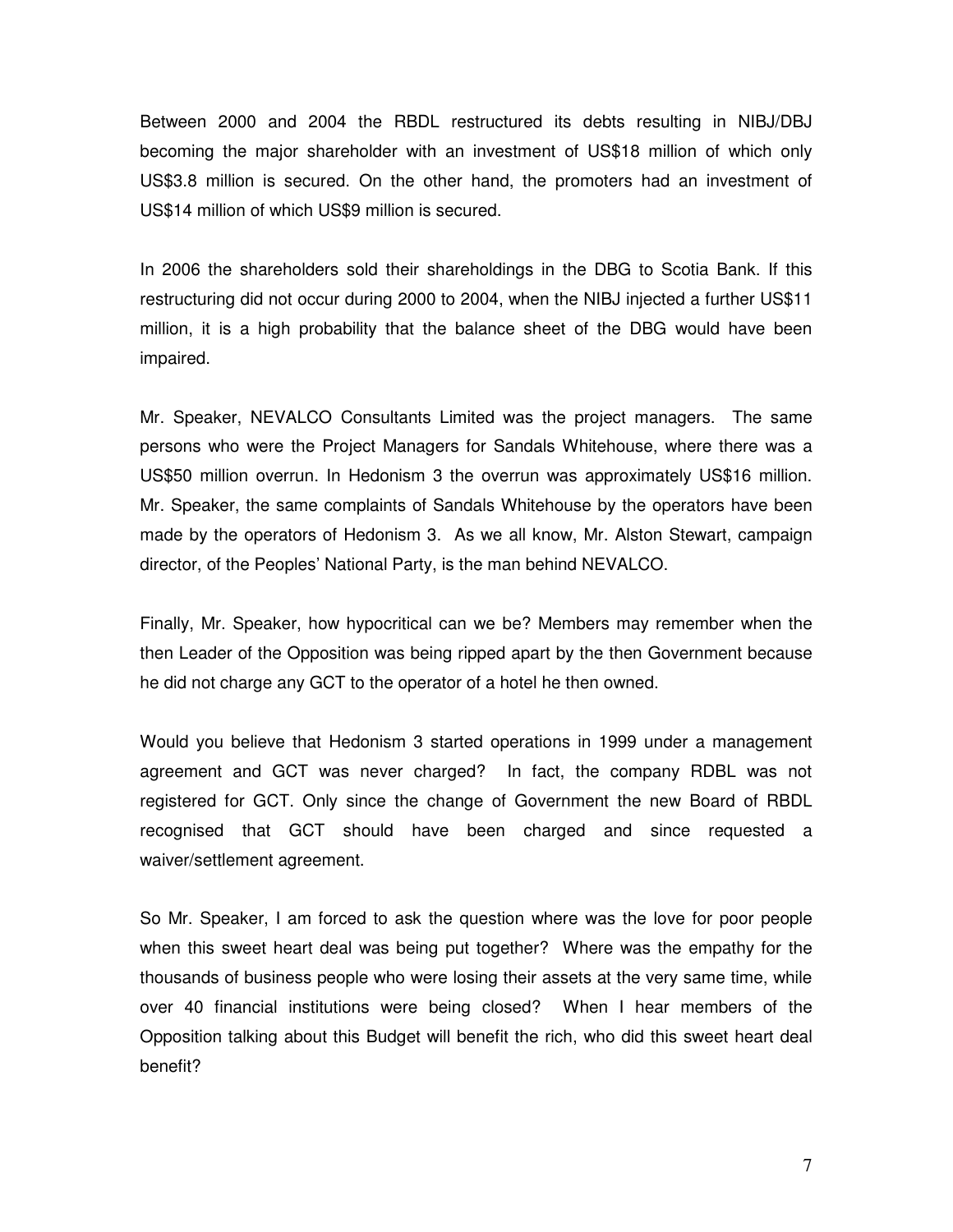Its time we stop the hypocrisy and start dealing honestly and truthfully with the people's business! We need to discuss the budget not with rhetoric but with truth and vision. That is where I will now l focus the remainder of my energy today.

# **RESPONSE TO OPPOSITION**

# **ECONOMIC PERFORMANCE**

#### • **Net International Reserves (NIR)**

Mr. Speaker, I responded to a query in the Standing Finance Committee that the US\$400 million raised earlier this year was not in the NIR. I was misinformed Mr. Speaker; the US\$400 million is in fact counted in the NIR since it is being held on account at the BOJ. I regret this error.

However, Mr. Speaker, this does not negate the fact that the NIR is at its highest level ever for Jamaica (US\$2.6 billion at end-April 2011). The Gross Reserves are similarly at their highest level ever. And Mr. Speaker, while there will be a draw down as debts become due later this month, the reserves have been quite robust for the last three years, and are projected to remain robust through the medium term.

# • **A Historic Moment**

Mr. Speaker, for the first time in a long time the following condition prevails: the NIR is at a record level, inflation is under control, BOJ interest rates are at their lowest levels ever, and the exchange rate is stable and revaluing, and the economy is beginning to grow. We are now out of the recession.

# • **Economic Growth**

Mr. Speaker, it is disingenuous of the Opposition Spokesman on Finance to downplay the magnitude of the global economic crisis and the impact it has had on countries like Jamaica. Countries in the region that enjoyed economic growth at an average of upwards of 5 per cent saw economic decline as a result of the global recession. Oil-rich Trinidad & Tobago, that averaged over 8 per cent annual growth in the decade prior to the global crisis (1997-2006), and which is even now benefiting from current high oil prices, recorded a decline in 2009 of -3.5 per cent and again in 2010 of -0.6 per cent.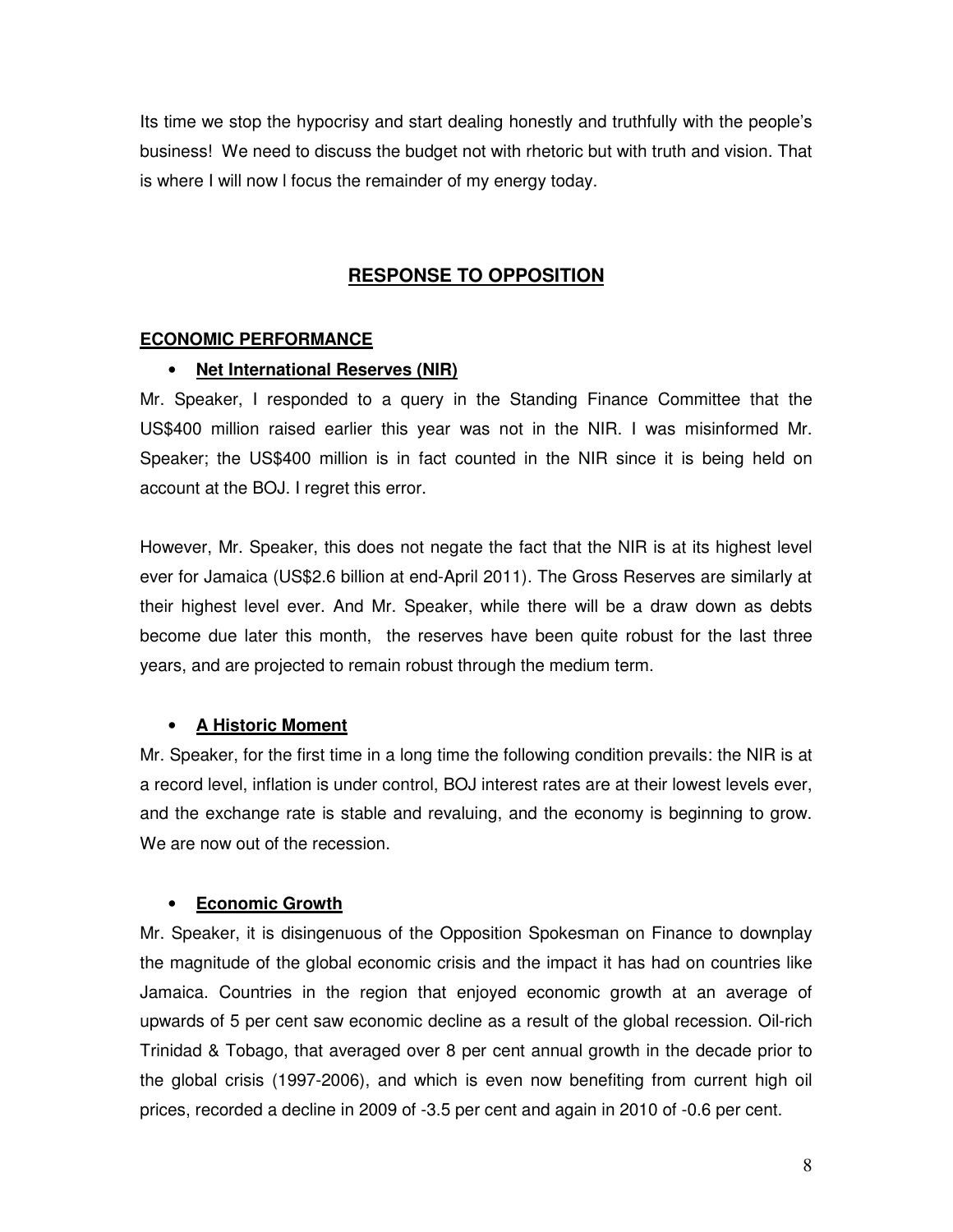IMF data show that for the last 16 years, countries in the region grew at an average annual rate of over 6 per cent (Trinidad & Tobago), 6 per cent (Dominican Republic) and 4.5 per cent (Belize). Jamaica, with no global crisis, hobbled along at 0.5 per cent average annual growth for the 16-year period. (Incidentally in 2003, when Jamaica grew at 3.5 percent – the one year of seemingly significant growth – T&T grew at 14.4 per cent, Belize grew at 9.3 per cent and Antigua grew at 4.3 per cent. Totally unacceptable Mr. Speaker).

Mr. Speaker, the Opposition Spokesman on Finance and the Leader of the Opposition can bring any bar chart and graph to this House. It simply cannot obliterate the fact that for the past 16 years this economy has only grown by a half a per cent a year and in the entire tenure of the previous Finance Minister. It grew by less than 1 per cent per year.

| <b>YEAR</b>     | 1997   | 1998   | 1999 | 2000 | 2001   | 2002   | 2003    |
|-----------------|--------|--------|------|------|--------|--------|---------|
| Jamaica         | $-1.0$ | $-1.2$ | 1.0  | 0.9  | 1.3    | 1.0    | 3.5     |
| T&T             | 7.7    | 8.1    | 8.0  | 7.6  | 3.8    | 7.9    | 14.4    |
| <b>Barbados</b> | 4.7    | 3.6    | 0.4  | 2.3  | $-2.6$ | 0.7    | 2.0     |
|                 |        |        |      |      |        |        |         |
| <b>YEAR</b>     | 2004   | 2005   | 2006 | 2007 | 2008   | 2009   | 2010    |
| Jamaica         | 1.4    | 1.0    | 2.7  | 1.5  | $-0.9$ | $-2.7$ | $-1.2$  |
| T&T             | 8.0    | 6.2    | 13.2 | 4.8  | 2.4    | $-3.5$ | $-0.6$  |
| <b>Barbados</b> | 4.8    | 3.9    | 3.6  | 3.8  | $-0.2$ | $-5.5$ | $-0.7*$ |

**Growth Rates (Real GDP, %)** 

Source: Bank of Jamaica (Statistical Digest), Planning Institute of Jamaica (ESSJ) \*Estimated

#### • **Poverty**

Mr. Speaker I must acknowledge that the poverty head count has increased to 16.5 per cent up from 12.5 per cent in 2008. The highest since 2004. This is due to global recession as per the Living Condition Survey, Generally, Mr. Speaker the Survey found that 89.1 per cent of the country was aware of the impact of the global recession on the country's economy.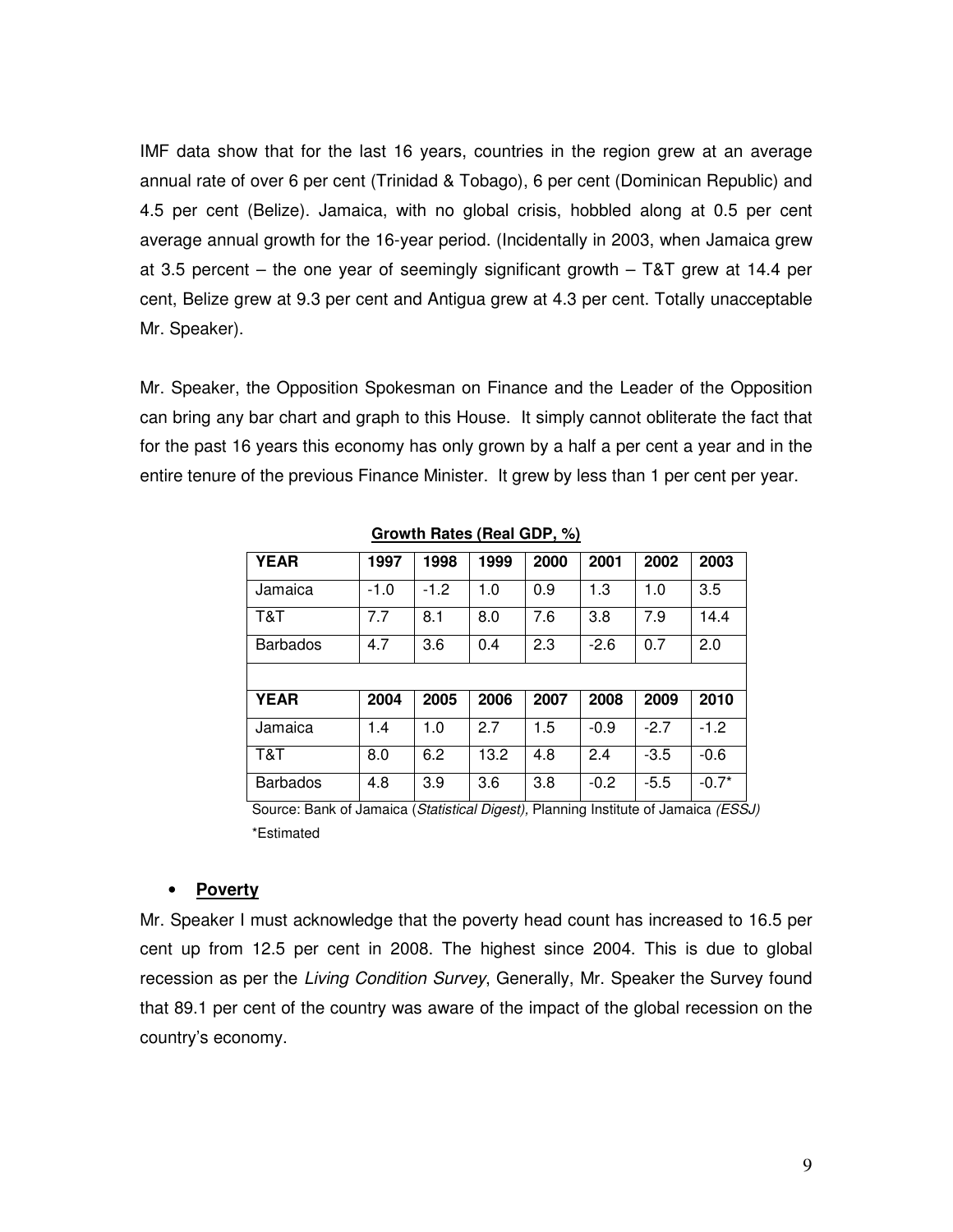Mr. Speaker, poverty is a blight upon a people, and a scourge that must be drastically reduced if not eliminated. It should not be the subject of political gimmickery.

# • **Social Safety Net**

The \$310 million downward revision in the JSIF budget in the last Supplementary Estimates, is not a result of a cut but as a result of delayed spending on contracts that could not be completely executed within the financial year 2010/2011. Implementation of these contracts was delayed as result of a number of factors namely:

- Increased Security Operations within Inner-City Communities
- The take-up of Bids/Tenders within Inner City Communities
- Tropical Storm Nichole
- An extended period of rainfall in October and November.

It is important to note that the revision had no effect on JSIF's ability to fund. JSIF funds were already committed to the projects identified. It is the **expenditure** that was not realized as a result of the factors mentioned resulting in the actual disbursement being carried over into the Financial Year 2011/2012. JSIF has been given the assurance and the 2011/2012 Budget reflects this shortfall amount that has been reserved to honour our commitments in this regard.

This was reaffirmed at a sitting of the PAAC at the time of the review of the second Supplementary Estimates.

We continue to increase expenditure on programmes such as PATH, the School Feeding Programme, access to free health care and education.

# • **Increase In The Debt Stock**

Mr. Speaker, the Opposition Spokesman on Finance noted the increase in the debt stock which he said puzzled him. He asked - What was the additional debt used for?

Mr. Speaker, I am here to provide the answers.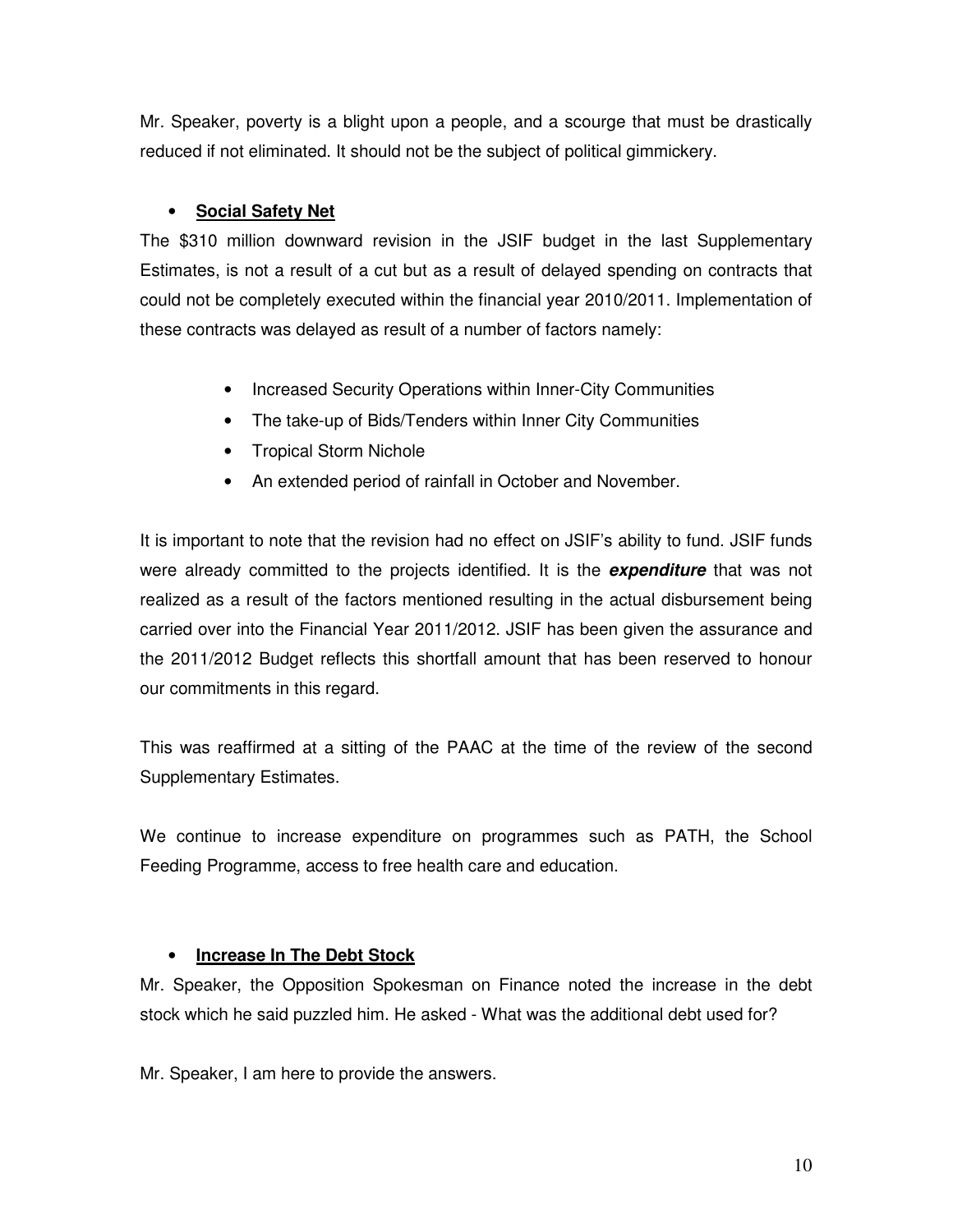Of the \$597.2 billion increase in debt between September 2007 and March 2011:

- 1. US\$400 million (J\$34 billion) is transitory, representing pre-funding of a bond payment;
- 2. \$117 billion or 19.6 per cent represents the effect of exchange rate movement and Consumer Price Index (CPI) indexation, significantly relating to the structure of the debt stock inherited in 2007;
- 3. \$44.8 billion represents External Guarantees secured to finance projects including the Airport Reform, Falmouth Cruise Ship Pier, and Jamaica Water;
- 4. Mr. Speaker, FINSAC cost the Government over \$140 billion and we continue to fund interest. In 2010/11 the Government issued \$3.9 billion in securities to the BOJ for capitalisation of interest on the Bank's holdings of former FINSAC bonds;
- 5. \$38.1 billion represents drawdown on loans which were contracted before September 2007;
- 6. \$53 billion represents new external project loans;
- 7. Some \$260 billion represents net new loans contracted for budget financing;
- 8. \$44 billion represents deferred financing and debt relating to Air Jamaica and the Sugar Company of Jamaica (SCJ).

In relation to debt relating to Air Jamaica and SCJ, as you will recall Mr. Speaker, the previous Minister of Finance was of the philosophy that he is a better manager than members of the private sector, resulting in the Government, through the Minister of Finance taking on the direct operations of Air Jamaica and SCJ. This policy approach had a significant impact on the country's stock of debt.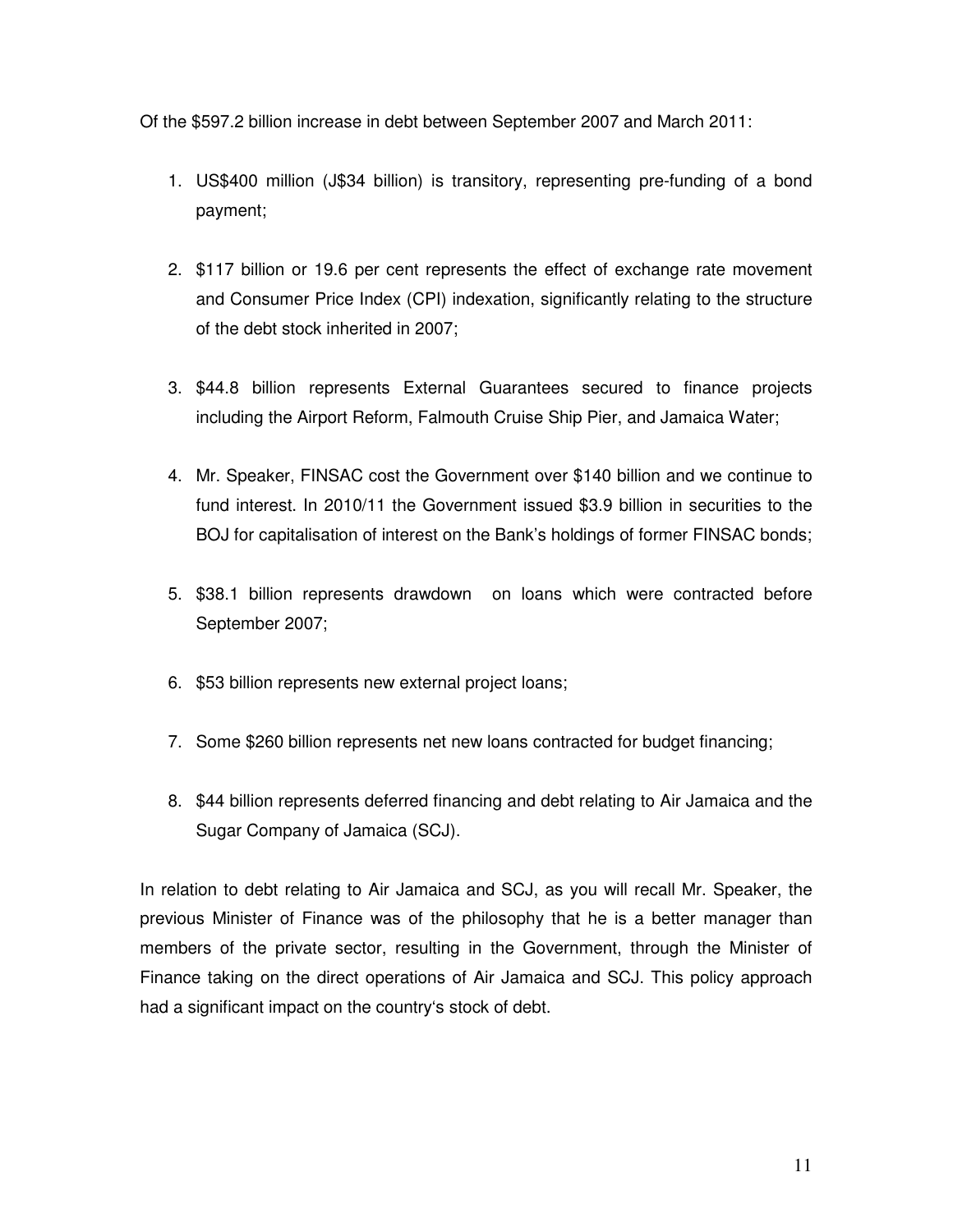Air Jamaica was privatized in 2004. Losses in 2003 totaled US\$53.4 million. By 2005, losses jumped to US\$121 million peaking at US\$209 million in 2008. Total losses accumulated after government acquired the airline amounted to US\$550 million.

It is the same story for SCJ, acquired in 1998. Operating losses of SCJ in 1998 stood at \$1.2 billion. By 2007/2008 after Government took full control, losses more than doubled to \$3.6 billion. This is the kind of management that has led to an increase in the debt stock. This is our reality!

Mr. Speaker, in addition to the debt just outlined, a further \$25 billion representing Air Jamaica, SCJ and CAP debt will be brought to book in this financial year.

And Mr. Speaker, in regards to CAP, total debt incurred is now US\$440.0 million, which includes a US\$185.0 million subsidy for the forward sale agreement with Glencore. The liability could cost us over \$100.0 million more until the end of the Contract. This is why we are pursuing the divestment of CAP.

Mr. Speaker, the Opposition Spokesman on Finance has made allegations against the Jamaica Development Infrastructure Programme (JDIP) which are patently unfair.

The Minister of Transport and Works has already addressed the issues of transparency and is committed to ensuring the highest standards of work on the projects islandwide.

But Mr. Speaker, what we have to do is to resolve that projects are not overrun as happened in the past with NROCC and the North Coast Highway.

The case of the highway, Ocho Rios to Port Antonio, is a classic case of fiscal recklessness which we are bringing to an end.

A project which started out at a projected cost of \$5.86 billion or \$61.0 million per kilometre has so far cost the Government \$7.3 billion or \$76.0 million per kilometre (the maximum estimated cost at the time of completion of the project was projected at \$80 million per kilometre).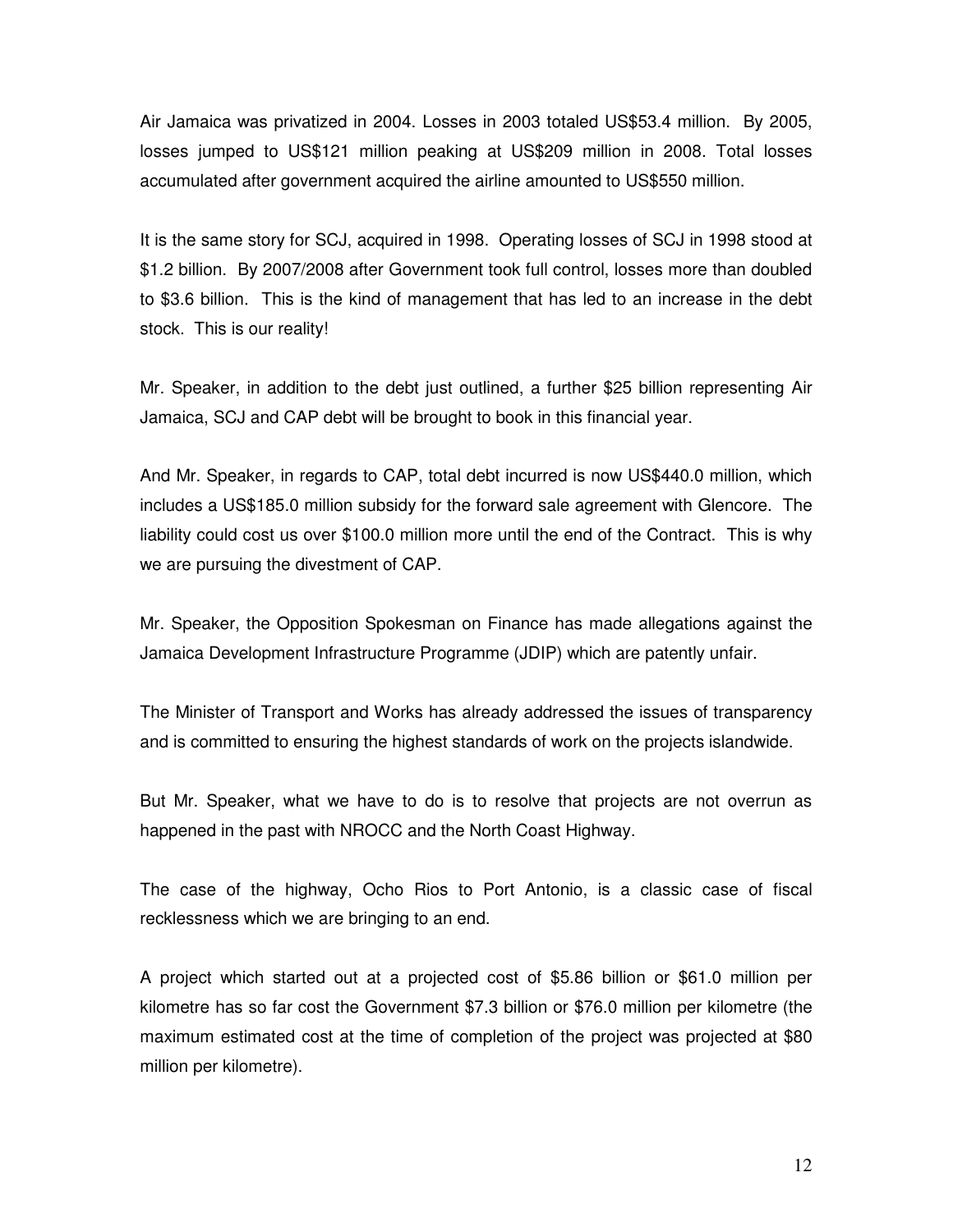With a claim now made by the contractors, PIHL, of \$10.3 billion, this could cost the Government a whopping \$17.6 billion or \$183.0 million per kilometre, representing a cost overrun of over 120 per cent.

Mr. Speaker, it is this kind of scandalous fiscal irresponsibility that over the years has caused our debt to balloon and has become an albatross around our necks!

# • **Silence on Fiscal Responsibility Framework**

The primary plank of this consensus I call: "from stabilisation to growth" is our fiscal management programme. A programme, Mr. Speaker, in which for the first time in the history of this country a Minister of Finance signed a binding commitment to the Parliament and the People to practice prudent financial management of the country's affairs.

On April 28 I presented to this Parliament a profound document under the fiscal management programme; to my amazement nothing has been said by the Opposition in respect of this document.

Mr. Speaker, is it that the former Finance Minister does not, or has refused to recognize that fiscal policy and the Budget are now in transparent and responsibility mode? Not one member of the Opposition, including its Leader found it fit to comment on the tabling, for the first time, of the Fiscal Policy Paper which contains:

- a) The Macroeconomic Framework to be pursued over the medium term;
- b) The Fiscal Responsibility Statement of intent and commitment signed by the Minister of Finance; and
- c) The Fiscal Management Strategy providing the projected finances of the Government over the medium term and strategies with respect to revenue and expenditure measures designed to ensure achievement of the fiscal and debt targets.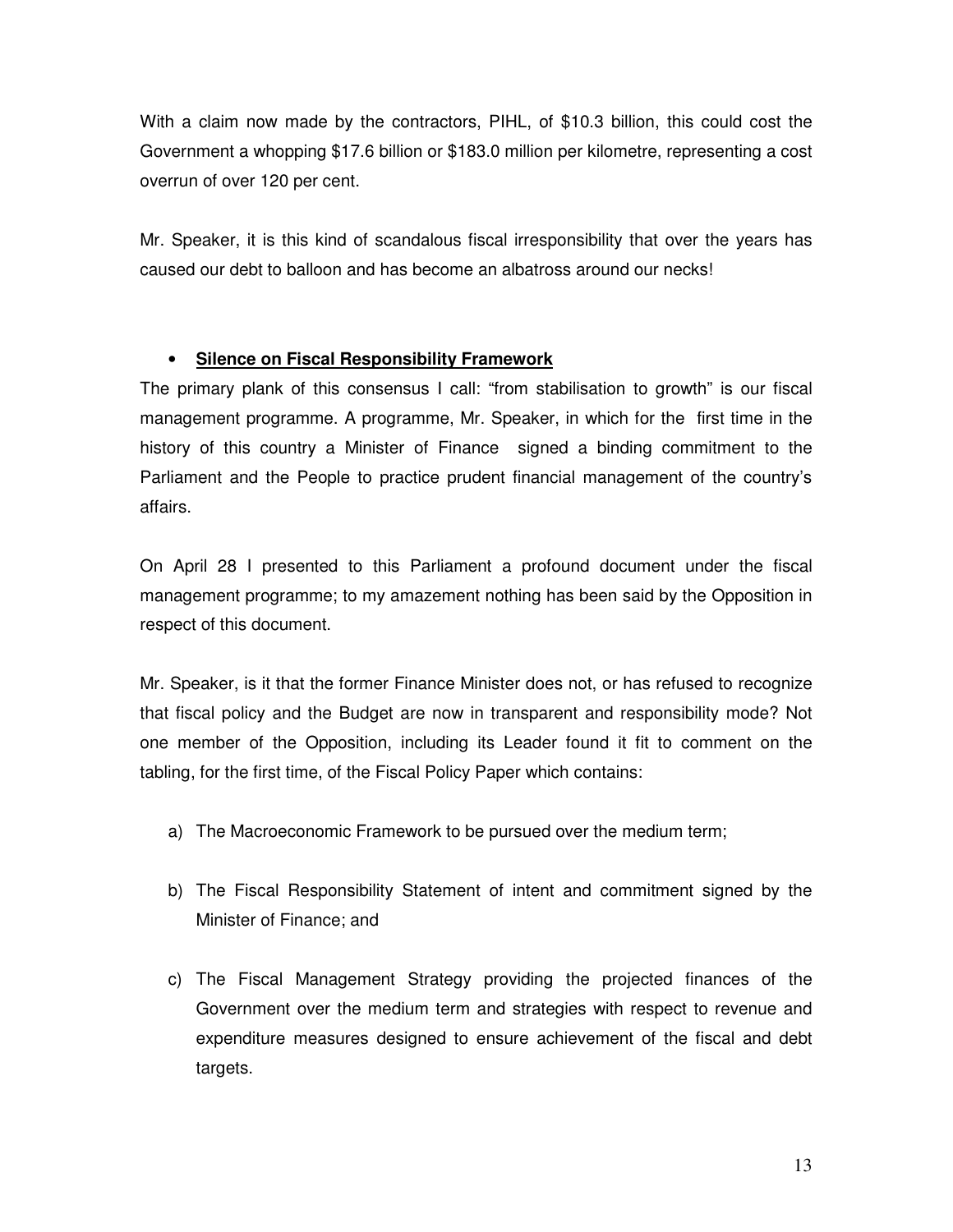The Fiscal Policy Paper, Mr. Speaker, commits the Finance Minister to a new paradigm of fiscal responsibility. The country must take note of the Opposition's glaring failure to comment on this new path. The silence is deafening which may just imply that the PNP administration is still on their track of fiscal looseness and profligacy.

Is this why the former Minister of Finance suggested that we can raid the TEF and the NHT because "without expanding the deficit". If he read these documents he would recognize that there is now an overall fiscal balance, surplus or deficit!

Well, Mr. Speaker that is the wrong track. That is a track that takes us back to irresponsible expenditure and high interest rates. The Opposition Spokesman on Finance should, heed the wise words of the famous Ska and Rocksteady group -the **Skatalites:** 

> If you want to be on the right track You gotta move along with me You'll never, never be on the right track Until you move along with me…

# • **The Budgetary Process**

Mr. Speaker, this is the first time in 20 years that the country's budgetary process is under such scrutiny. We are scrutinised by at least three multi-laterals: the IMF, the World Bank and the IDB. This self-imposed scrutiny is ongoing. I challenge the Opposition to question the integrity of the numbers. No longer can we hide things off the Budget, such as, deferred financing, issuing of promissory notes, and hiding expenditure in selected public entities.

In the new paradigm, we disclose all our expenditure and since 2009 we have tabled a complete Budget showing central government expenditure as well as all major public bodies' expenditure. Jamaica has never experienced open Government as is now being practiced. In fact, I will go as far as to say that the previous Minister of Finance does not understand some of the mechanics of the new system. Is that why there has been no comment?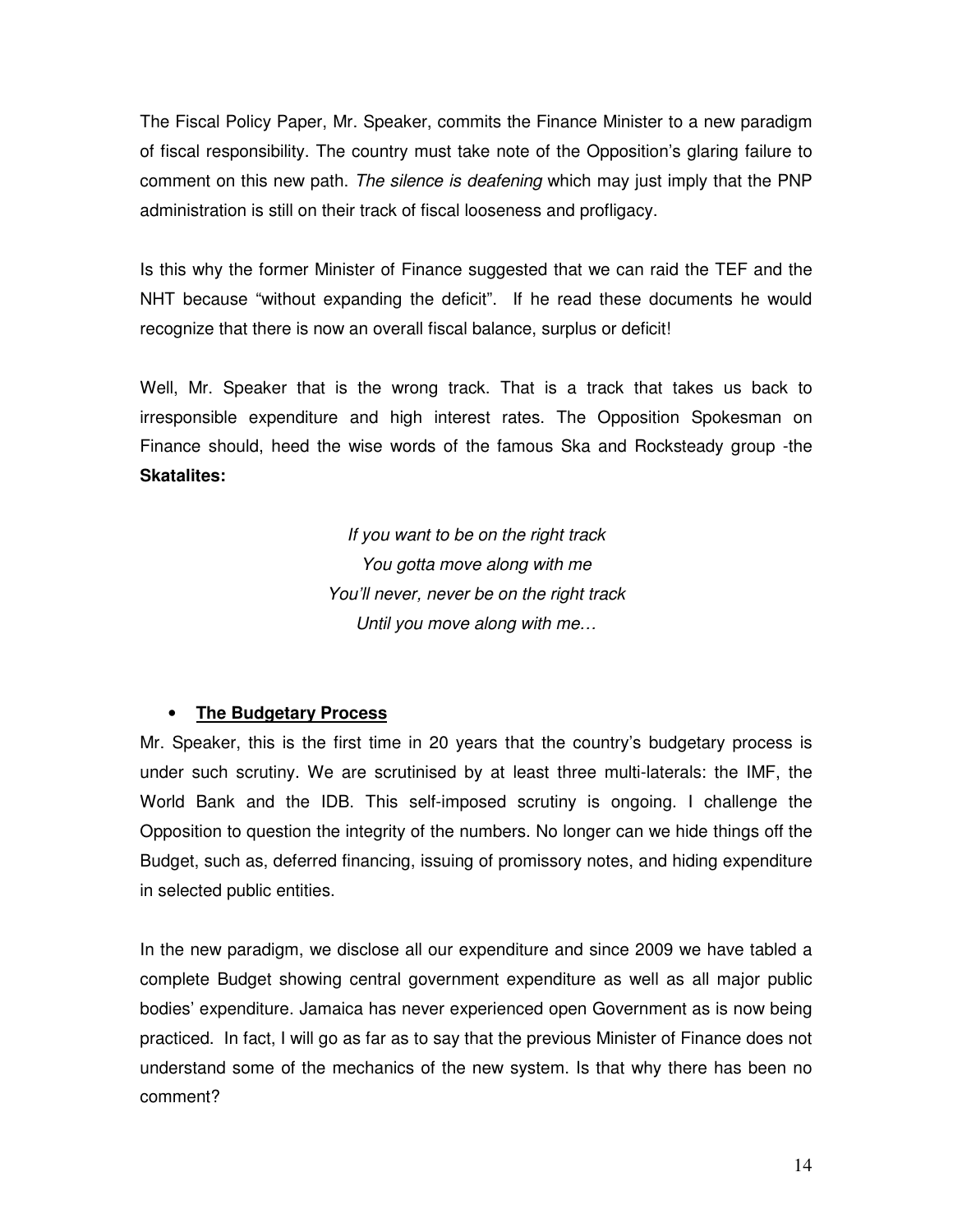On the issue of certain liabilities not being included in this year's Budget, Mr. Speaker we still operate a "cash budget". We need to stop tricking the Jamaican people. In this respect, the budgetary process is the same it has been for decades. We are indeed trying to move to an accrual system.

Mr. Speaker, I will not stop saying it, let us start to be honest and lift the level the Debate. Budgetary process is not one of those areas which we need debate on. Finally, I am begging the press to try and inform themselves of the many changes. We need to ensure that these changes become a part of the future norms.

The budget deficit is a not subject to any reasonable questioning! Surely the Opposition can find something else to debate. Let ideas and change contend.

#### • **Revenue Measures**

Mr. Speaker, the Opposition has argued that the revenue measures favour the rich.

Is it hard for them to understand that the only basis for wealth creation is to stimulate investment? While the Opposition's continued focus is to treat the symptoms only. We not only address the symptoms we go further and prescribe preventative measures. The opposition must understand that the only basis for wealth creation and uplifting the poor in our society is to stimulate investment; it is not in Government giveaways!

When will they realize that the socialist/distributionist policies of the past has no place in the world of today. You cannot reap what you have not sown and you cannot distribute what you have not created and you cannot forever borrow to give away, because when you do this, you are borrowing your way to greater poverty.

Mr. Speaker, I am pleading with the Opposition do not try to divide and conquer in the quest for power by setting the poor against the rich! We have done that in the 1970s and we are still feeling the effects of those unfortunate statements. Let us focus on the issue of how to combine labour and capital; both need each other to ensure growth in the future.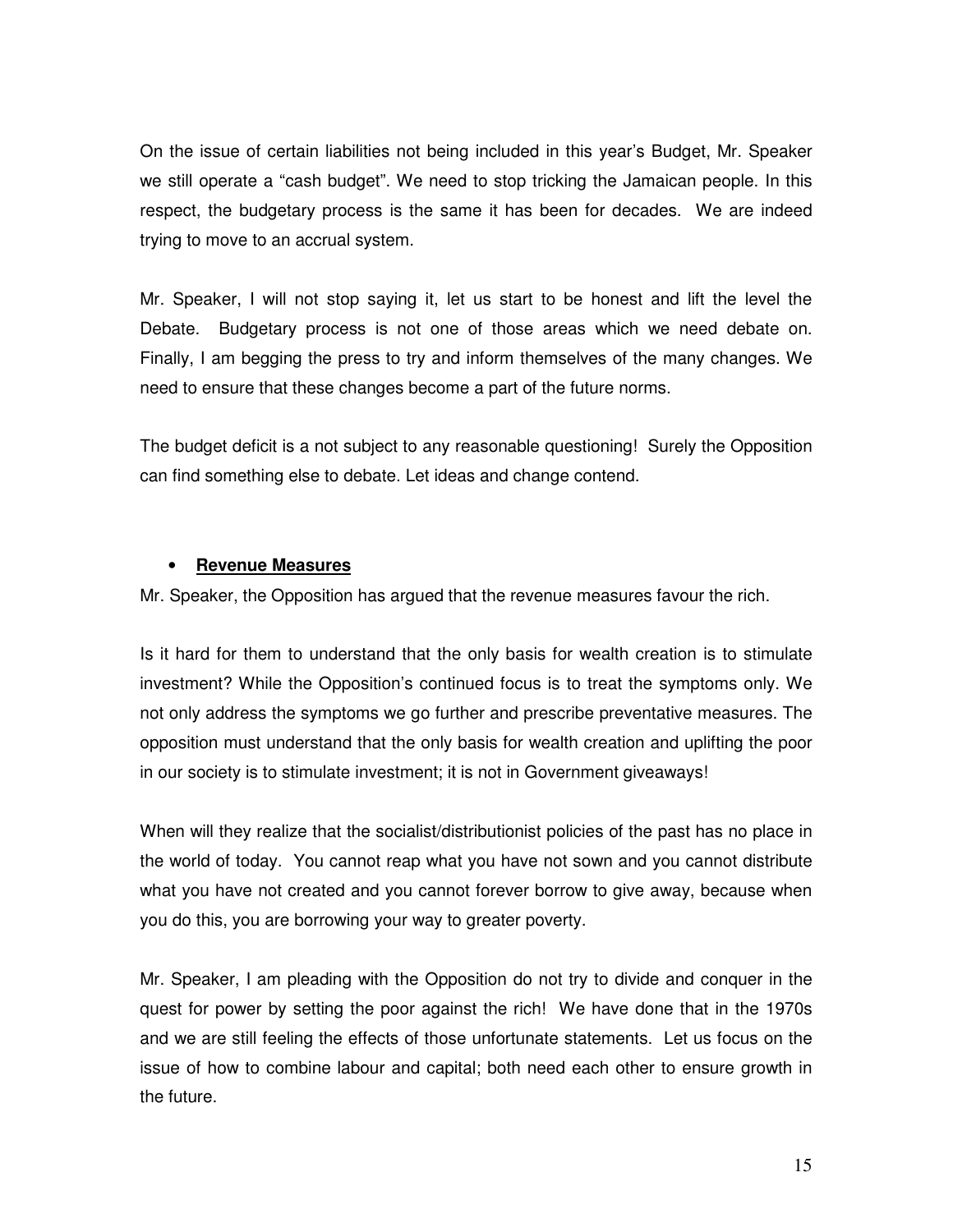Let us focus our energy on sound economic policies, even if we disagree on how to grow the economy and this is where I am very disappointed in this Debate by the Opposition. To date, I have not heard one new idea as to what policies we need to change to ensure growth. After 18 years the Opposition is proposing the same policies, which have brought the economy to the current crisis that we are in. New ideas and new vision is what we need in criticism!

Mr. Speaker, we must move away from the Debate of distribution to a Debate of wealth creation. We will never have enough resources to distribute to the various demands… this is basic economics!

Therefore, Mr. Speaker, while we continue to increase the social safety net measures, most of the revenue measures presented are geared towards reducing the cost of assets and freeing up idle assets, thereby increasing their market mobility and hence, enabling their efficient use in production.

Take for example, Mr. Speaker, the purchase of a brand new Toyota Corolla:

A 2011 Corolla (basic model) with a landing CIF value of US\$13,370 or J\$1.15 million attracting the Customs Duty, SCT and GCT aggregate of 130 per cent will now attract duties of 62 per cent and the purchaser will experience a 32.7 per cent reduction in the overall price of his Corolla.

Therefore, Mr. Speaker, in this new duty regime, the overall price of the Corolla (CIF+Duty) would now move from \$2.65 million down to \$1.78 million, a saving of \$870,000! What about the taxi operator who can now look to purchasing a new vehicle for household? Is he a rich person?

The Automotive Dealer's Association (ADA) has endorsed the new tax regime and stated that the recent changes to the tax regime are expected to increase Government revenue because:

1. The market will be stimulated by price reductions leading to an increase in sales;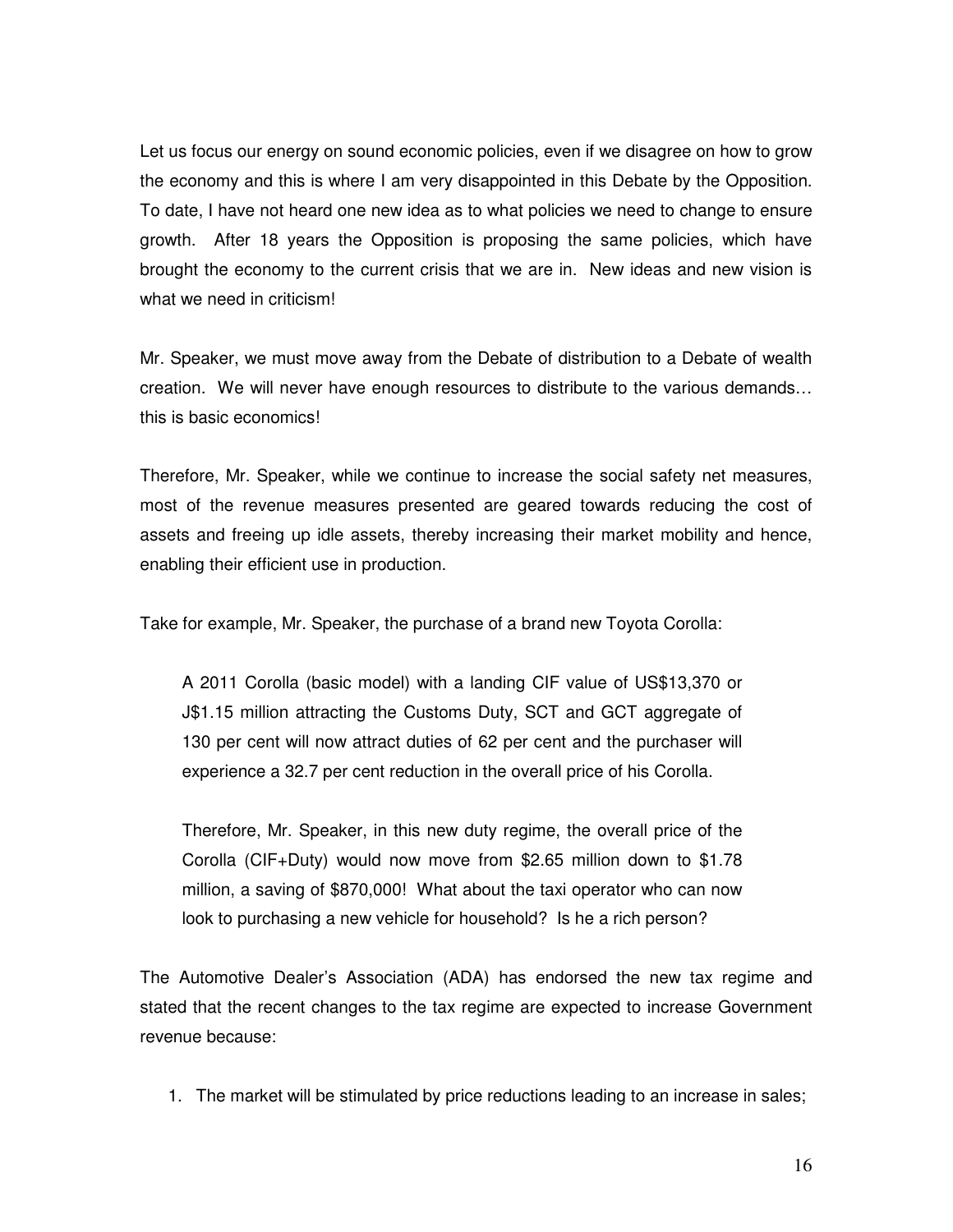- 2. The incentive to under declare CIF values at customs will be removed;
- 3. The tendency to abuse Concessions will be removed;
- 4. Discretionary waivers will be made redundant by the tax reductions;
- 5. The transaction speed will be improved because of the elimination of most of the concession process due to the CET being changed to 20 per cent.

In the case of estate duties, the Leader of the Opposition was wrong in her calculation, and her Opposition Spokesman on National Security said that poor people don't benefit from lowering estate taxes.

Referring to the Opposition Leader's comparisons of an estate valued at \$40 million and another at \$6 million. The Tax break on the \$6 million property amounts to \$235,000 and not \$19,000 as she stated. Do the math again Opposition leader!

Mr. Speaker, the reality is that thousands of people of modest income could not afford to pay the 7½ per cent up front death taxes to free up those titles. Now they will only pay 1.5 per cent.

It is ignorant of the Opposition Spokesman on National Security who said on a TV programme that estate duties are not for the poor. What of elderly persons who have property but cannot afford the transfer costs? This is a major boost to freeing up idle assets.

We have been talking about tax reform for over a decade. We have had recommendations, borne of reports such as the Matalon Tax Policy Review Committee in 2004 and numerous reports from both the Inter-American Development Bank and the International Monetary Fund, among others.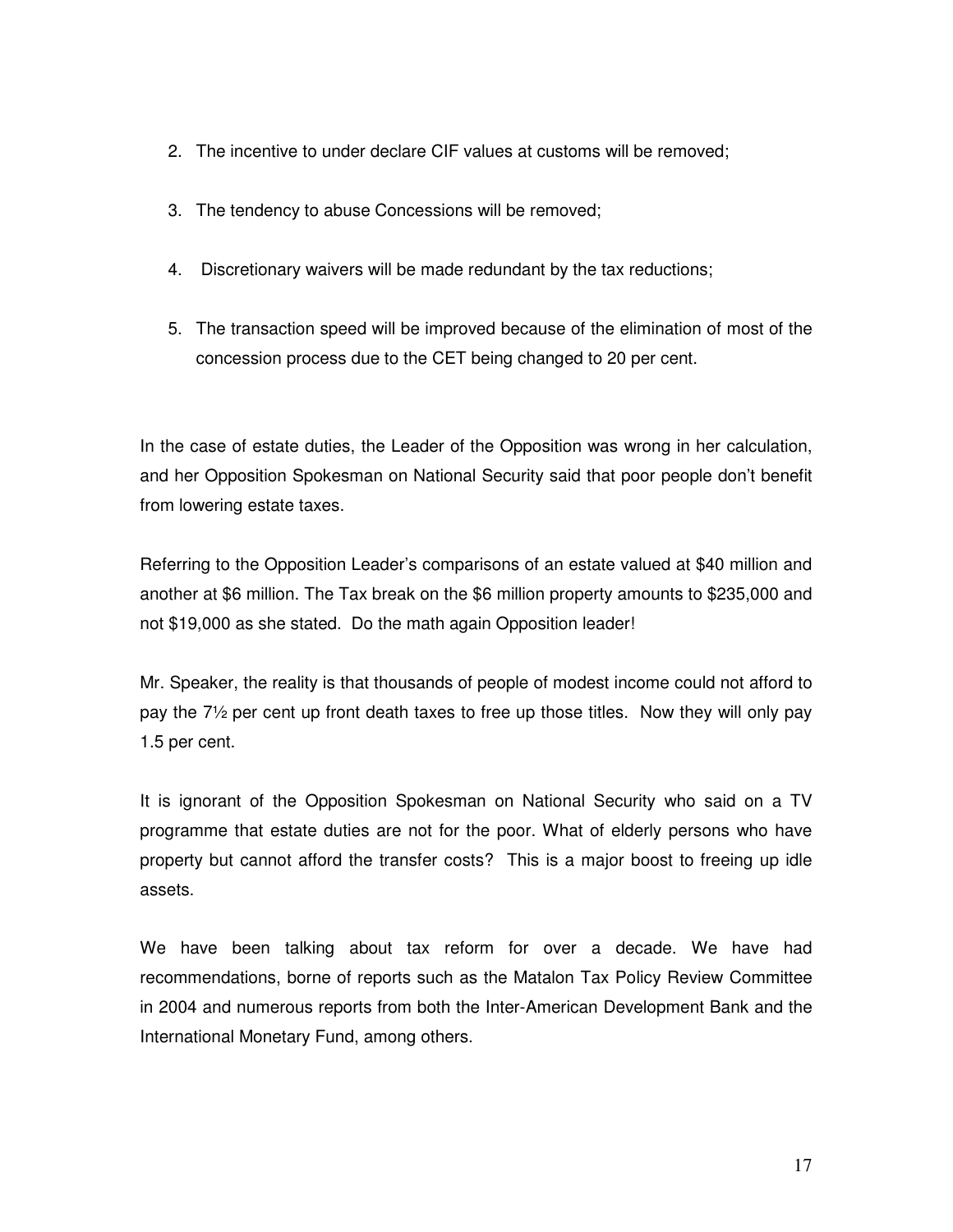Today, I am tabling a Green Paper on Tax Reform for Jamaica. The Green Paper provides a synopsis of the central pillars of the medium term tax policy framework which we are seeking to pilot; it gives an overview of the general and specific reform proposals, namely but not limited to changes in the GCT Rate and the Income Tax Rate.

The feedback from the public, especially, the Opposition is important, in arriving at consensus on the measures that can be implemented in this financial year and over the medium term. The aim is to simplify, broaden the base, improve compliance and infuse a greater level of equity than what currently exists. The extent to which the aforementioned aims can be accomplished will determine the impact on growth and competitiveness.

The cards are on the table. Please read the document. Please weigh the options. In all this, we have to be mindful of the impact on the most vulnerable segment of the population and ensure that items that comprise the food basket of these groups are not threatened.

It is my hope that this tax reform initiative will be one of those issues that is truly nonpartisan and that all groups – private sector, international development partners, nongovernmental organizations, academia, civil servants, among others – will share their views but put the national interest above self-interest.

# **GROWTH INDUCEMENT STRATEGIES**

Mr. Speaker, as outlined in my Budget presentation, the Government's broad strategic priorities for FY2011/12 and through the medium-term are economic growth, job creation and competitiveness, underpinned by crime reduction, tax reform and public sector transformation.

It has been proven that infrastructural development is one of the most effective short- to medium-term catalysts for rapid economic expansion. Against this background, the Jamaica Development Infrastructure Programme (JDIP) should augur well for economic growth. The programme is expected to provide a boost to the current state of weak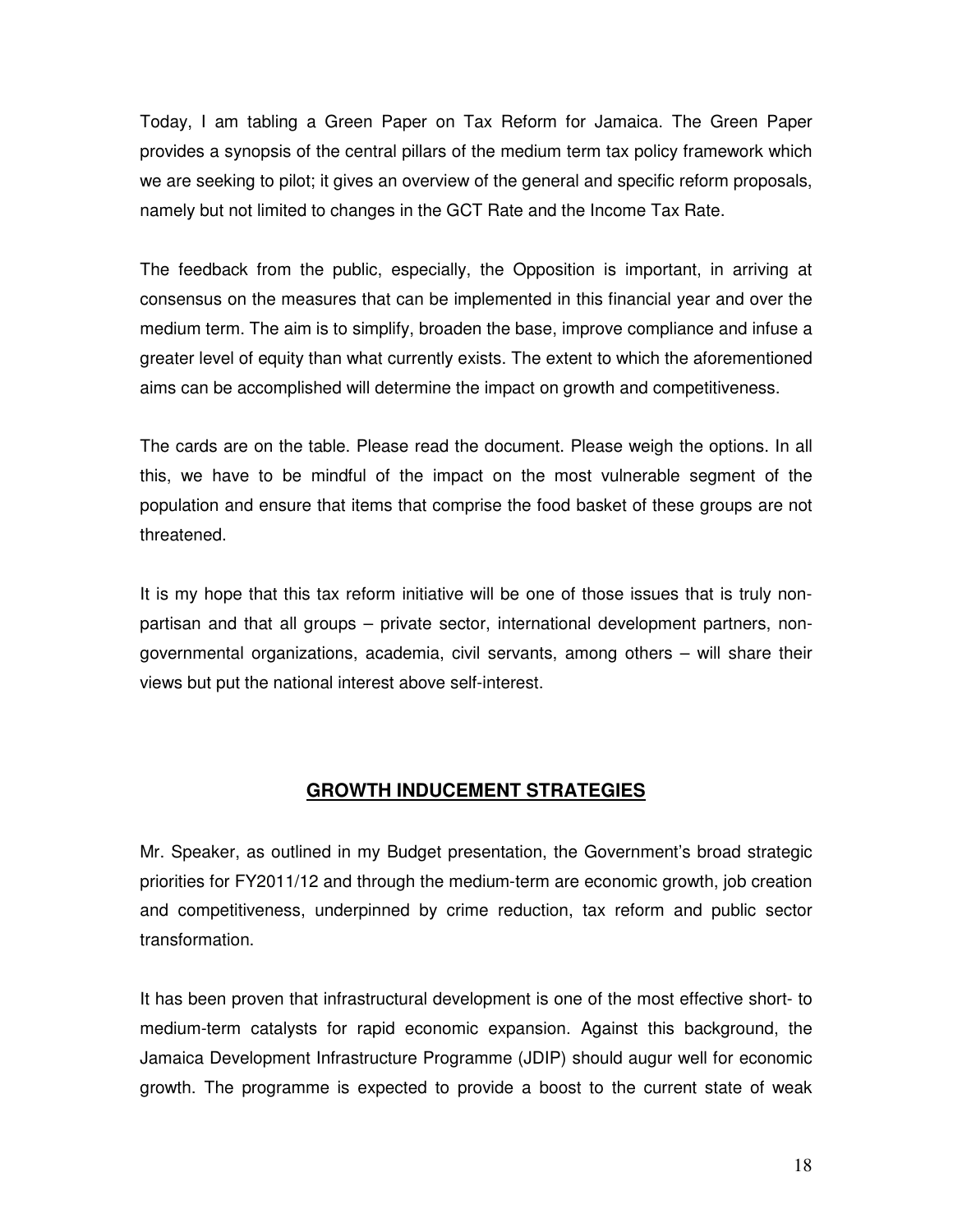aggregate demand through its positive impact on consumption. In total, that is, between Central Government and public sector bodies we have committed to spend \$140 billion in infrastructural projects.

Mr. Speaker, in relation to the new tax measures, the reduction in transfer tax on deceased estates has the potential to increase investment activities through capital availability and wealth effects. The revision of the stamp duty on the refinancing and transfer of existing mortgages as well as the abolition of transfer tax and stamp duty on the transfer of corporate bonds will serve to increase competitiveness in the financial sector and will lead to lower interest rates. The revisions made to the import duty structure on motor vehicles will lower the cost of automobiles and will provide an opportunity for retooling within the transport sub-industry with newer and more efficient vehicles leading to lower maintenance and repair costs.

The provision of credit from external sources through the EXIM Bank, Jamaica Mortgage Bank and Students' Loan Bureau, at concessionary rates, will serve to increase the domestic loan pool, provide more funding at cheaper rates for the export sector, the housing sector and the advancement of education and training and engender further rate reductions in the wider economy. In particular, the initiation of specialized loan products for exporters and the agri-business sector should stimulate additional activities within these industries.

In summary Mr. Speaker, the policy measures from the Budget are targeted to stimulate aggregate demand in the economy while contributing to the process of fostering sustainable growth in the medium-term. The incentives and tax reforms will positively impact investment decisions and lead to greater production and wealth creation.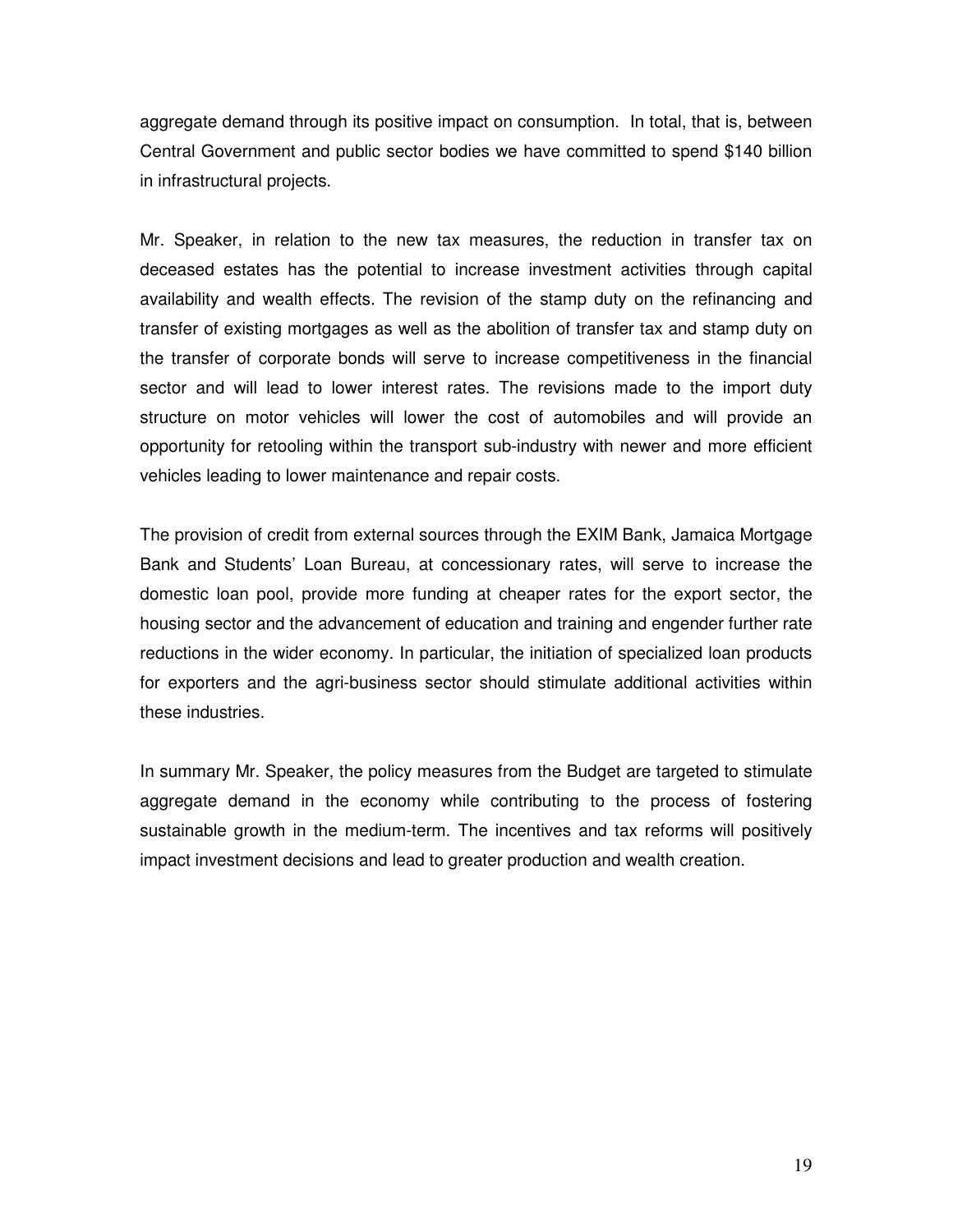# **CONCLUSION**

And so, Mr. Speaker, I end where I began two weeks ago**:** with a call to action.

We have no choice but to make 2011 Jamaica's *'Come Back'* year. The conditions for growth may not be perfect, but we cannot remain in suspended animation until they are. We must seize this moment created from stability and make a run for the tape.

And we must start seeing possibilities again. Mr. Speaker, there are events that took place last year that, had they been suggested to us last January, we would've dismissed as being impossible. But somehow the tough got going, and we managed to make lemonade out of our lemons. We did it with crime and we did it with interest rates – two issues which we had almost come to accept as intractable.

And we can do it with growth and development.

As we prepare for the future, let us begin with some honest evaluation. For a long time we managed, like the juggler, to keep all the balls in the air. For a long time we allowed high margins and quick returns to seduce us into believing that Jamaica was growing. But the truth is we were running a 'Madoff' economy. And as every schemer eventually finds out, you can't duck reality forever. Eventually, payday comes. And it did for us. We side-stepped default, but we certainly have the debt stock and an under-developed economy to show for it.

Last year was a turning point. Last year we banded together and took our first step down from that carousel-to-nowhere we had been riding for a decade. The debt exchange gave us some breathing room, and the IMF and our multilateral partners came to our rescue at a critical juncture. All in all, we did well, and we managed to achieve 40-year low interest rates, single-digit inflation, historic-high gross reserves, and a stable Jamaican dollar – all occurring at the same time, even as the economy began to grow in the last quarter.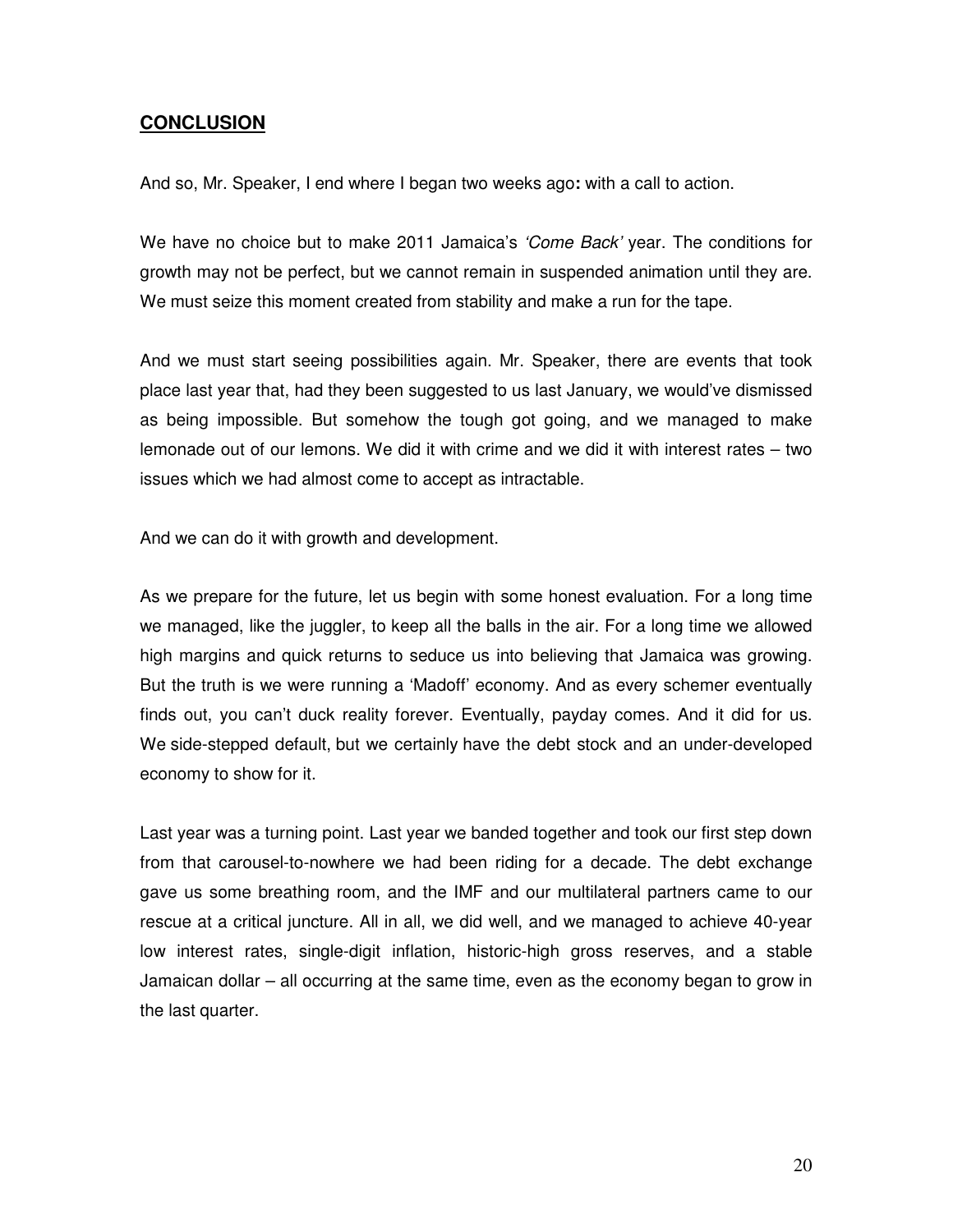Mr. Speaker, the conditions may not be perfect, but we have made considerable progress in creating a more pro-development climate. Cost of funds is decreasing, crime is in retreat, and the third side of the triangle  $-$  competitive energy costs  $-$  is being worked on, even as we all must resolve to conserve on energy. It is time for us to take that educated leap of faith and get the country growing again.

We need to nurture a spirit of optimism.

Optimism is a habit, take my word for it. All my life – as a parent; as a businessman who had to feed his family; as an investment marketer at JAMPRO in the 1980s – that exciting era of investments and job creation; and now as a Minister of Finance – all of my life I have found optimism to be an indispensable quality to possess. …an essential instrument in our tool-kit.

Without a sense of optimism, Mr. Speaker, I could never have held fast to the belief that Jamaicans had a right to single-digit interest rates, and to have had the audacity to pursue them. Yes, even in the face of negativity and ridicule, optimism will inspire us to believe we can be prosperous again, and to work with missionary zeal to achieve it.

Mr. Speaker, optimism is what makes our Economic Management Team envision a Jamaica with 'developed country' status; with champion growth rates, high-end jobs, a high per capita income and a rosy future – not twenty years from now, not for our grandchildren to enjoy, not in America – but right here in Jamaica; before we grow old.

It is my prayer that you will 'catch the vision' too, and that it will drive you to work 26-hour days to make it happen.

We must dream big again. With big dreams and hard work we can turn this ship around – ahead of schedule and in fine-style. We owe it to ourselves to make the effort.

All of us have a role to play, but as always, I throw out my biggest appeal to our sector leaders. Whether you lead a private firm or public entity, a non-profit organization, church or community-based organization, establish a sub-committee and challenge your team to brainstorm ways to fast-track Jamaica's way out of debt and into prosperity.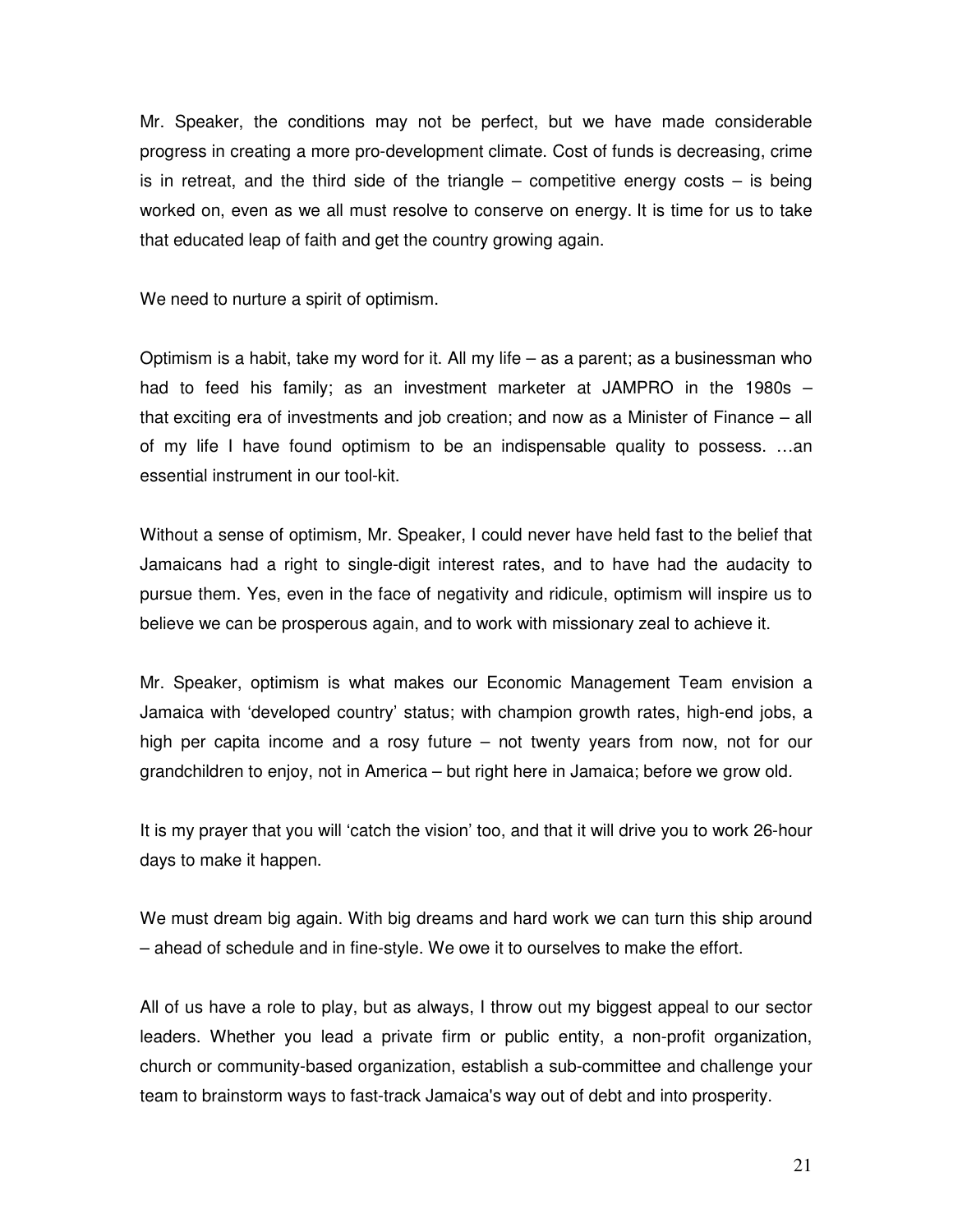Along the way, I ask you to remember that not all the answers to 'a better life' are to be found in accounting journals and public expenditure. Some of our most valuable 'line items' are not in the Budget, they are to be found within our hearts……'line items' like decency, neighbourliness and setting a good example for our young people. These are the things that do not cost money or require additional fiscal space. Yet they are qualities that give dignity, and meaning, and richness to our lives and our national character.

Mr. Speaker, since that terrible tragedy that brought a premature end to the lives of three students in my constituency, I have been thinking non-stop about how we can build layers of dignity in our lives – especially for our children. Tapes found on the ill-fated bus contained material totally inappropriate for the ears of our school children.

I urge you to be a part of lifting our standards, and to develop a plan of action in your community to achieve it. Economic progress will mean nothing if we leave our values behind.

Mr. Speaker, it has been a good debate. A year of work awaits us all. With the help of the Almighty we can make this a banner year for Jamaica. If we ask His help He will not fail us, but let me leave you with the wisdom from an old Quaker saying, "When you pray, move your feet". And the Gideon Society – that leaves a Bible in every hotel room – tells us: "Leave no unguarded place."

Mr. Speaker, let us pray that God will give us the wisdom to work unceasingly together to put Jamaica on the right track, whether we rise or we fall, as leaders we will be called blessed and we will be called game changers.

We must together be devoted to the well-being of future generations rather than be prisoners to the political opportunism of the next elections.